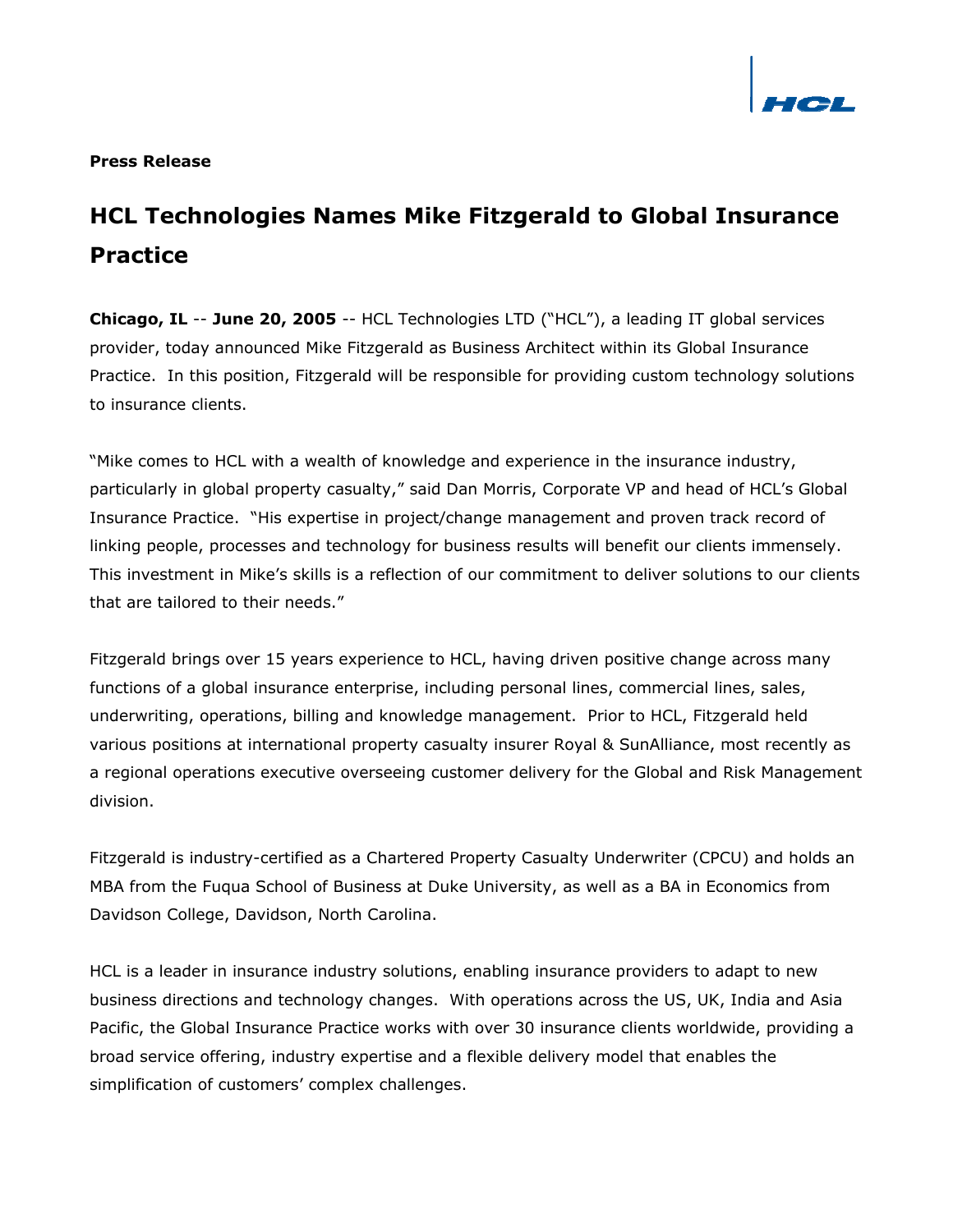

# **About HCL Enterprise**

HCL Enterprise is a leading Global Technology and IT enterprise with annual revenues of \$2.2 billion. IT Products and Services contribute to revenues of over \$1.1 billion. The HCL Enterprise comprises of two companies listed in India, HCL Technologies & HCL Infosystems. The 29 year old enterprise, founded in 1976, is one of India's original IT garage start ups. Its range of offerings span Product Engineering, Technology and Application Services, BPO, Infrastructure Services, IT Hardware, Systems Integration, and distribution of technology and telecom products. The HCL team comprises of 25,000 professionals of diverse nationalities, who operate from 15 countries including 300 points of presence in India. HCL has global partnerships with several leading Fortune 1000 firms, including leading IT and Technology firms. For more information please visit [www.hcl.in](http://www.hcl.in) 

#### **About HCL Technologies**

HCL Technologies is one of India's leading global IT Services Company, providing software- led IT solutions, BPO and Remote Infrastructure Management services. Making a foray into the services domain in 1997-98,

HCL Technologies focuses on technology and R&D outsourcing, working with clients in areas at the core of their business. The company leverages an extensive offshore infrastructure and its global network of 26 offices in 15 countries to deliver solutions across select verticals including Banking, Insurance, Retail & Consumer, Aerospace, Automotive, Semiconductors, Telecom and Life Sciences. For the twelve-month period ended 31st March 2005, HCL Technologies along with its subsidiaries had revenues of \$ 711 million and employed 22,034 professionals. For more information, please visit [www.hcltech.com](http://www.hcltech.com)

## **Forward Looking Statements**

Certain statements in this release are forward-looking statements, which involve a number of risks, and uncertainties that could cause actual results to differ materially from those in such forward-looking statements. The risks and uncertainties relating to these statements include, but are not limited to, risks and uncertainties regarding fluctuations in earnings, our ability to manage growth, intense competition in IT services including those factors which may affect our cost advantage, wage increases in India, our ability to attract and retain highly skilled professionals, time and cost overruns on fixed-price, fixed-time frame contracts, client concentration, restrictions on immigration, our ability to manage our international operations, reduced demand for technology in our key focus areas, disruptions in telecommunication networks, our ability to successfully complete and integrate potential acquisitions, liability for damages on our service contracts, the success of the companies/ entities in which we have made strategic investments, withdrawal of governmental fiscal incentives, political instability, legal restrictions on raising capital or acquiring companies outside India, and unauthorized use of our intellectual property and general economic conditions affecting our industry. The company does not undertake to update any forward-looking statement that may be made from time to time by or on behalf of the company.